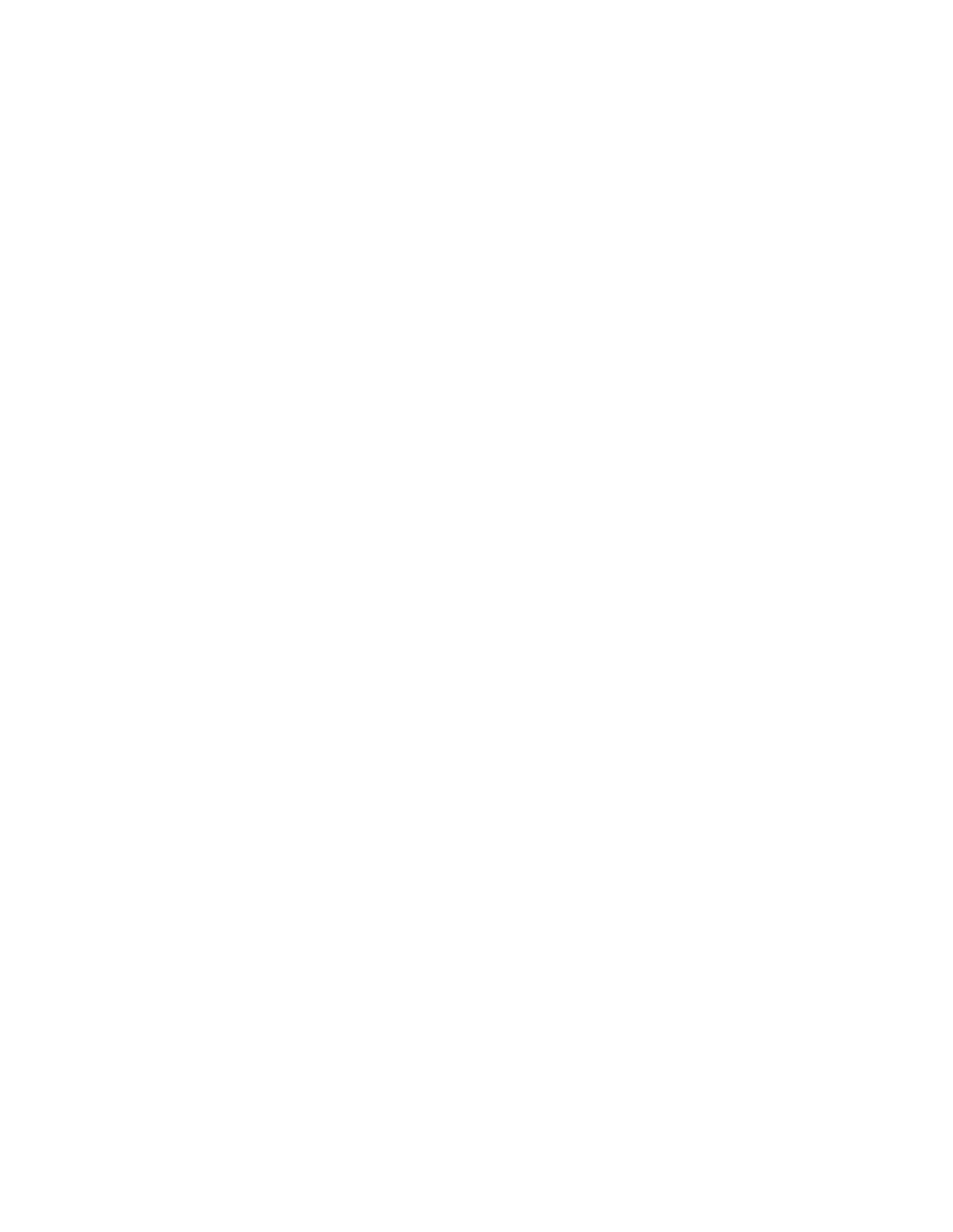

## **Confidential Communications Request Form**

| <b>Section A: Member Information (Please Print)</b>                                                                                                                                                                                                                                                                                                                               |            |  |
|-----------------------------------------------------------------------------------------------------------------------------------------------------------------------------------------------------------------------------------------------------------------------------------------------------------------------------------------------------------------------------------|------------|--|
| Member Name:                                                                                                                                                                                                                                                                                                                                                                      | Member ID: |  |
|                                                                                                                                                                                                                                                                                                                                                                                   |            |  |
| Address:                                                                                                                                                                                                                                                                                                                                                                          |            |  |
| Date of Birth:                                                                                                                                                                                                                                                                                                                                                                    | Telephone: |  |
|                                                                                                                                                                                                                                                                                                                                                                                   |            |  |
| <b>Section B: Request for Confidential Communications</b>                                                                                                                                                                                                                                                                                                                         |            |  |
| In order to comply with HIPAA Privacy Standards, we provide this form so you can request another<br>method of communication for your Protected Health Information (mailing address, telephone, etc.) safely<br>and confidentially. Your request will be reviewed by our Highmark Health Options Privacy Officer for<br>approval or denial. We will inform you about our decision. |            |  |
| $\Box$ I also would like Highmark Health Options to use an alternate telephone number when contacting me.<br>$\Box$ I also would like Highmark Health Options to use an alternate mailing address when contacting me.<br>$\Box$ Other (Please be as specific as possible in the box below).                                                                                       |            |  |
| Alternate Telephone Number:                                                                                                                                                                                                                                                                                                                                                       |            |  |
|                                                                                                                                                                                                                                                                                                                                                                                   |            |  |
| <b>Alternate Mailing Address:</b>                                                                                                                                                                                                                                                                                                                                                 |            |  |
| Other:                                                                                                                                                                                                                                                                                                                                                                            |            |  |
|                                                                                                                                                                                                                                                                                                                                                                                   |            |  |
|                                                                                                                                                                                                                                                                                                                                                                                   |            |  |
|                                                                                                                                                                                                                                                                                                                                                                                   |            |  |
|                                                                                                                                                                                                                                                                                                                                                                                   |            |  |
|                                                                                                                                                                                                                                                                                                                                                                                   |            |  |
|                                                                                                                                                                                                                                                                                                                                                                                   |            |  |
| Please explain why you request confidential communication by another means or to a different location:                                                                                                                                                                                                                                                                            |            |  |
|                                                                                                                                                                                                                                                                                                                                                                                   |            |  |
|                                                                                                                                                                                                                                                                                                                                                                                   |            |  |
|                                                                                                                                                                                                                                                                                                                                                                                   |            |  |
|                                                                                                                                                                                                                                                                                                                                                                                   |            |  |
|                                                                                                                                                                                                                                                                                                                                                                                   |            |  |
| PLEASE FILL OUT THE REVERSE SIDE OF THIS FORM                                                                                                                                                                                                                                                                                                                                     |            |  |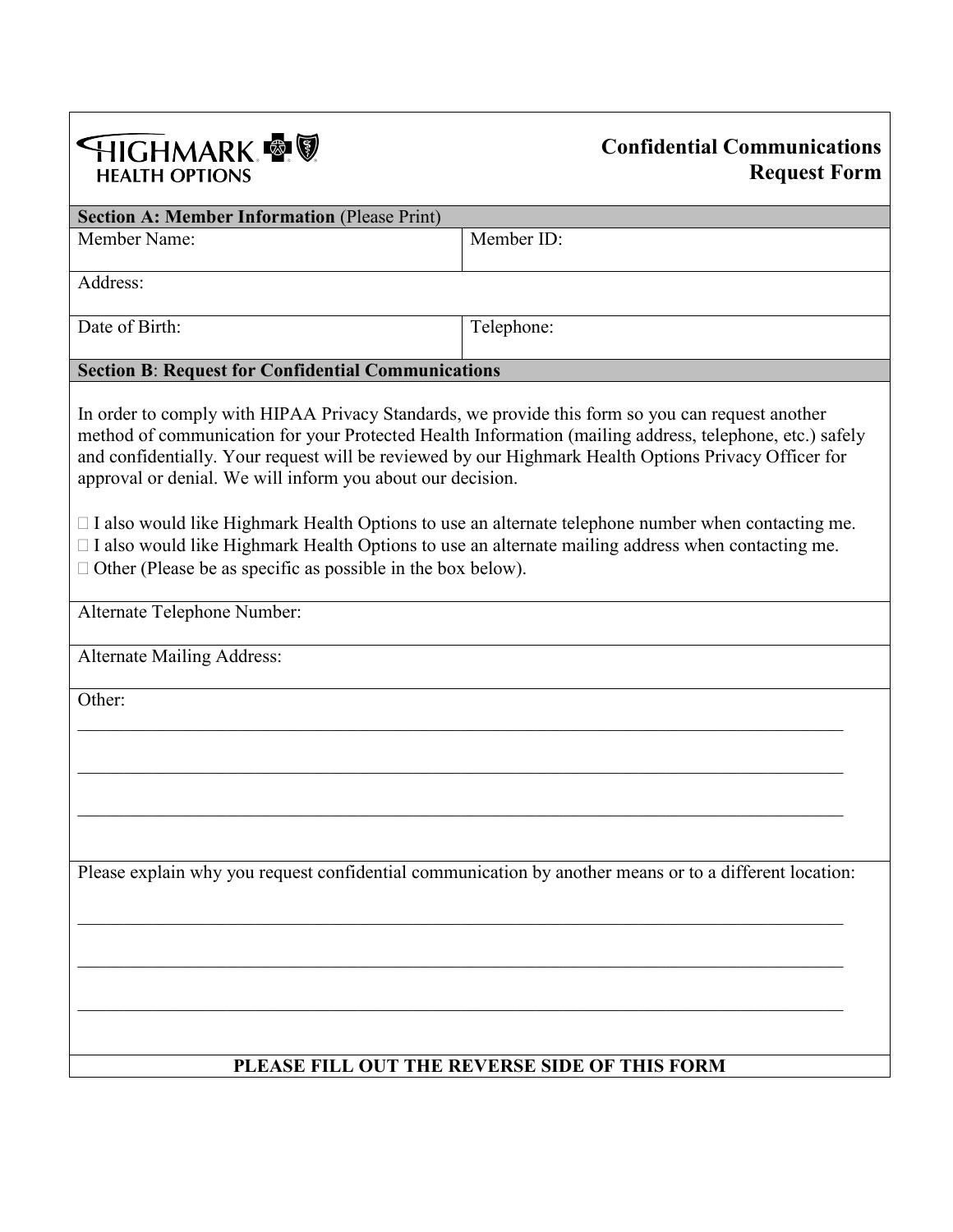I understand that Highmark Health Options will accept reasonable requests for confidential communications. I understand that once the request is received and approved, Highmark Health Options will process all my protected health information according to my request.

I understand that if I cancel my request for confidential communication, the restriction will be eliminated from all my protected health information maintained by Highmark Health Options, including health information that was previously protected.

I understand that I have the right to revoke this request at any time by writing to the address below.

Privacy Department Highmark Health Options PO Box 890419 Camp Hill, PA 17089

Signature: \_\_\_\_\_\_\_\_\_\_\_\_\_\_\_\_\_\_\_\_\_\_\_\_\_\_\_\_\_\_ Date: \_\_\_\_\_\_\_\_\_\_\_\_\_\_

If this form is signed by someone who is not the member listed at the top of this form, attach any documents (i.e. general power of attorney) that verify the signer's authority to act for the member.

**Section D: If you are a Personal Representative filling out this form for a Highmark Health Options member, please write that relationship below and the legal reason that gives you this right (i.e. Power of Attorney, guardian, etc.). If you have not done so, you will be required to fill out an Authorization to Use and Disclose Form and send it to Highmark Health Options. You can get the form and return it in the same way as the Confidential Communications Request Form.**

| If you are not the member, print your name: | Relationship to member: |
|---------------------------------------------|-------------------------|
| Legal form on file:                         | Telephone number:       |
| Address:                                    |                         |